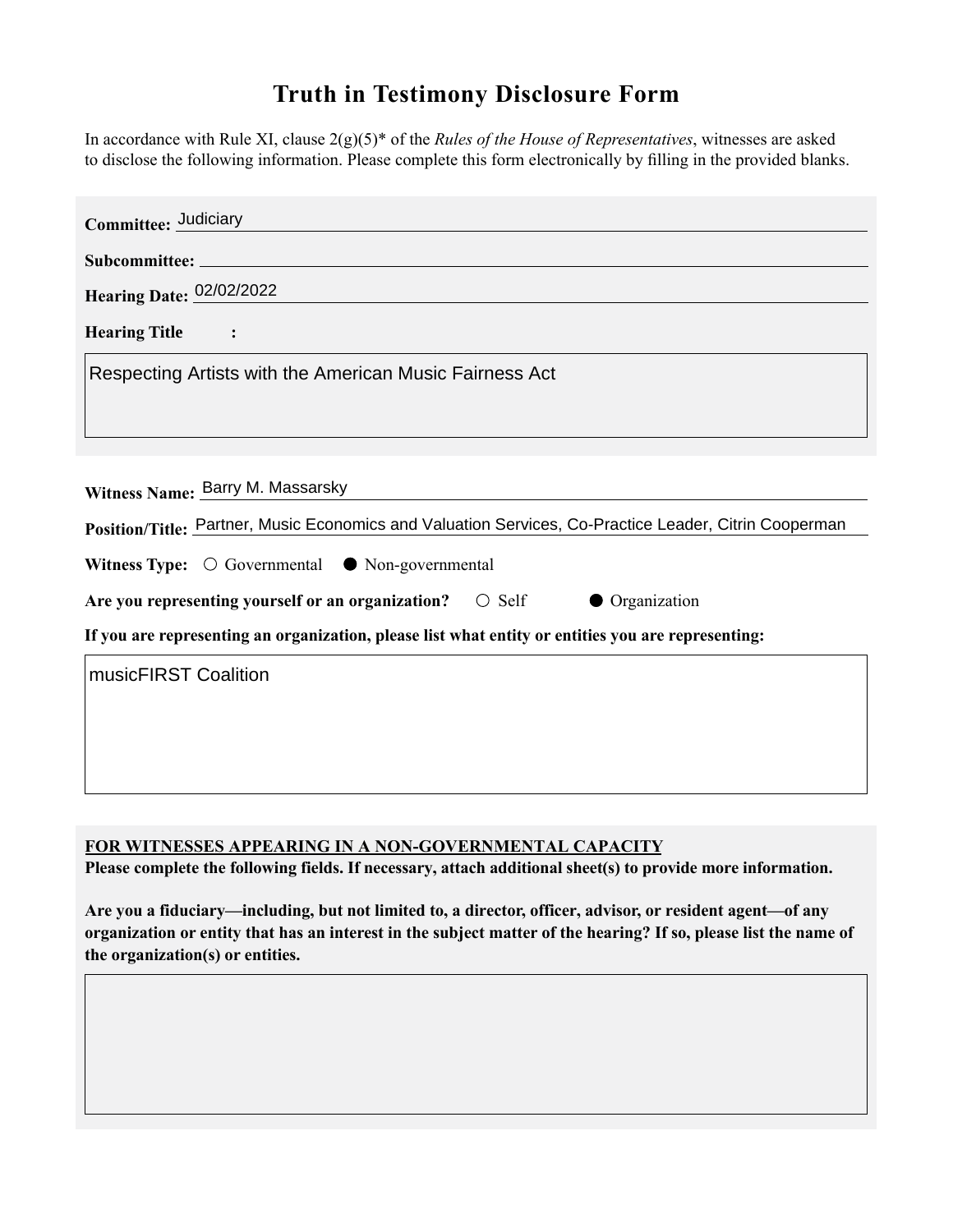**Please list any federal grants or contracts (including subgrants or subcontracts) related to the hearing's subject matter that you, the organization(s) you represent, or entities for which you serve as a fiduciary have received in the past thirty-six months from the date of the hearing. Include the source and amount of each grant or contract.** 

**Please list any contracts, grants, or payments originating with a foreign government and related to the hearing's subject that you, the organization(s) you represent, or entities for which you serve as a fiduciary have received in the past thirty-six months from the date of the hearing. Include the amount and country of origin of each contract or payment.** 

## **Please complete the following fields. If necessary, attach additional sheet(s) to provide more information.**

 $\Box$  I have attached a written statement of proposed testimony.

 $\subseteq$  I have attached my curriculum vitae or biography.

**\***Rule XI, clause 2(g)(5), of the U.S. House of Representatives provides:

(5)(A) Each committee shall, to the greatest extent practicable, require witnesses who appear before it to submit in advance written statements of proposed testimony and to limit their initial presentations to the committee to brief summaries thereof.

(B) In the case of a witness appearing in a non-governmental capacity, a written statement of proposed testimony shall include— (i) a curriculum vitae; (ii) a disclosure of any Federal grants or contracts, or contracts, grants, or payments originating with a foreign government, received during the past 36 months by the witness or by an entity represented by the witness and related to the subject matter of the hearing; and (iii) a disclosure of whether the witness is a fiduciary (including, but not limited to, a director, officer, advisor, or resident agent) of any organization or entity that has an interest in the subject matter of the hearing.

(C) The disclosure referred to in subdivision (B)(iii) shall include— (i) the amount and source of each Federal grant (or subgrant thereof) or contract (or subcontract thereof) related to the subject matter of the hearing; and (ii) the amount and country of origin of any payment or contract related to the subject matter of the hearing originating with a foreign government.

(D) Such statements, with appropriate redactions to protect the privacy or security of the witness, shall be made publicly available in electronic form 24 hours before the witness appears to the extent practicable, but not later than one day after the witness appears.